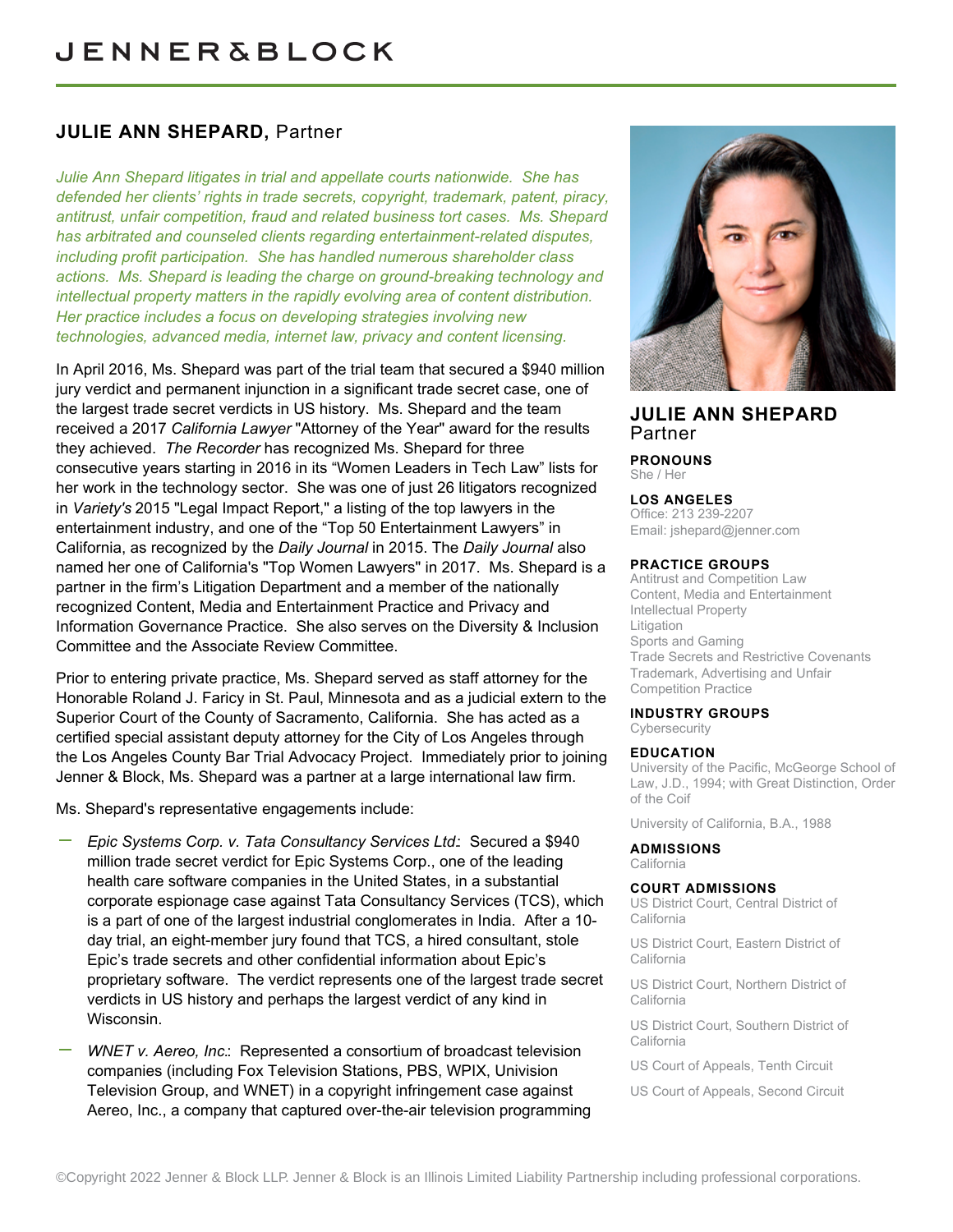and retransmitted it over the Internet without the authority of the copyright US Supreme Court owners. On June 25, 2014, the US Supreme Court ruled in favor of the broadcasters, resulting in a monumental win for our clients regarding the scope of the public performance right for over-the-air broadcasts. On remand, a preliminary injunction was secured with US District Judge Alison Nathan (S.D.N.Y) finding Aereo publicly performed and also rejecting Aereo's defense that it was entitled to a compulsory license under Section 111 of the Copyright Act. Ms. Shepard continued to represent the broadcasters in the bankruptcy proceedings, in which a settlement was reached in June 2015 with Aereo permanently enjoined.

- *Community Television of Utah, et al. v. Aereo, Inc.*: Earned an important victory for Fox Broadcasting Company, as well as for local Utah Fox, CBS and MyNetwork television stations, after US District Judge Dale Kimball (D. Utah) granted a preliminary injunction blocking online streaming service Aereo from rebroadcasting Fox's and the other broadcasters' copyrighted content within the geographic reach of the Tenth Circuit. This matter was part of a larger copyright infringement battle that threatened the over-the-air broadcasting business model.
- *Fox Television Stations v. FilmOn X*: Secured preliminary injunctions on behalf of Fox in the Central District of California and the District of Columbia against FilmOn X for infringing Fox copyrights by retransmitting via the Internet Fox's over-the-air broadcast without authorization. The decisions issued by US District Judges George Wu (C.D. Cal) and Rosemary Collyer (D.D.C) represented a significant victory for the entire broadcast industry because these well-reasoned decisions disagreed with *Cartoon Network LP, LLLP v. CSC Holdings, Inc.*, which held that Cablevision's Remote Storage DVR did not violate the broadcaster plaintiffs' exclusive public performance rights. These decisions served as important precursors to the Supreme Court's decision in Aereo noted above. After Aereo confirmed Judge Wu and Judge Collyer had correctly found against FilmOn X on the issue of public performance, FilmOn asserted as a new defense to its infringement that it was entitled to a compulsory license under Section 111 of the Copyright Act. Judge Collyer rejected FilmOn X's section 111 defense and granted summary judgment to Fox on its claim that FilmOn X violated its copyrights. While Judge Wu initially ruled in FilmOn X's favor, that ruling was overturned by the Ninth Circuit. Shortly thereafter, a resolution was reached that included nationwide permanent injunctions being entered against FilmOn X.
- *FilmOn X LLC v. Window to the World Communications, Inc.*: Represented Window to the World Communications (WTTW), Chicago's PBS station, in its case against FilmOn X in N.D. Ill. On summary judgment, the judge ruled in WTTW's favor, finding that FilmOn X is not entitled to a compulsory license to retransmit broadcast television because Section 111 of the Copyright Act does not apply to FilmOn X's Internet-based retransmission service based on the plain language of the statute. Further, the judge considered (and rejected) FilmOn X's other arguments, and issued an opinion detailing why it is appropriate to defer to the Copyright Office's interpretation of the Section 111. A permanent injunction has been entered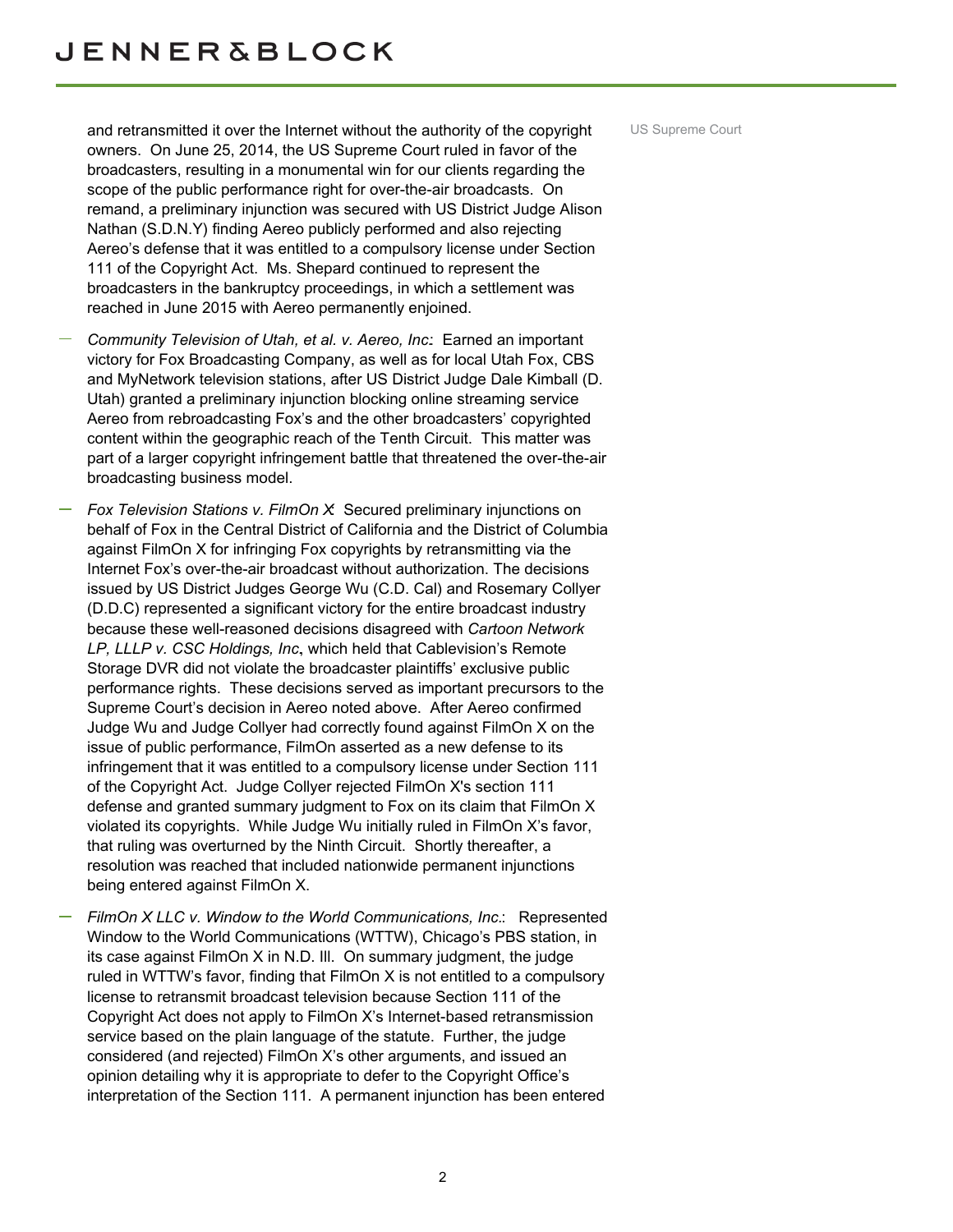against FilmOn X.

- Representing major television companies in connection with contractual disputes over participation interests in television series.
- *FX Networks, LLC v. DISH Network, LLC*: Represented FX against DISH and Starz Entertainment in a California state court action aimed at upholding the windowing system upon which motion picture licensors and licensees have relied for years. FX's claims arose from DISH's year-long free giveaway of multiple pay television channels to existing DISH subscribers. The action, which was resolved in a settlement, sought redress for the violations of FX's exclusive rights to distribute certain motion pictures in the movies' first free television/basic cable windows.
- *Fox Broadcasting Company v. DISH Network, LLC*: Represented Fox Network in a copyright infringement and breach of contract lawsuit against DISH Network, arising from DISH's unauthorized commercial-free video-on-demand and Internet streaming services.
- *Echostar Satellite v. NDS Group PLC*: Represented smart card provider NDS Group in a \$1.6 billion piracy lawsuit brought by DISH Network in the US District Court for the Central District of California. After a five-week trial and six hours of deliberations, jurors ruled in favor of NDS on the majority of allegations, awarding \$45.69 in actual damages. The case was described in the media as the largest corporate espionage case in US history, and the *Daily Journal* named the victory one of the top 10 California defense verdicts of the year.
- *Jim Brown v. Brett Brewer*: Represented former officers and directors of Intermix Media, Inc. in a class action—alleging breaches of fiduciary duty under Delaware law and violation of Section 14(a) of the Securities Exchange Act of 1934—relating to the sale of Intermix, including MySpace.com. Also represented investment banks who were named as defendants in the same action and succeeded on a motion to dismiss the banks from the suit. Was also successful in having three of the six counts that the plaintiff originally brought against the group of directors dismissed. The matter, filed in the Central District of California, was subsequently settled.
- *In re News Corporation Shareholder Derivative Litigation*: Represented News Corporation in multiple derivative and class actions arising from the alleged news gathering practices of *News of the World*, a newspaper once operated by News International, a subsidiary of News Corp. Some of the cases also involved claims arising from News Corp.'s acquisition of Shine Group, an international production company in which Elisabeth Murdoch held the majority interest. The claims included breach of fiduciary duty, corporate waste, and violations of sections 10(b) and 14(a) of the Securities Exchange Act of 1934.
- *Brad Greenspan v. Intermix Media*: Represented the former CEO and COO of Intermix as well as other former Intermix directors in an action brought by Intermix's largest individual shareholder, Brad Greenspan. Greenspan alleged various breaches of fiduciary duty under Delaware law relating to the sale of Intermix, including MySpace.com, to News Corporation. The case was dismissed at the pleading stage with the California Court of Appeal upholding the case's dismissal.
- *Insignia Systems, Inc. v. News America Marketing*: Represented one of the nation's largest providers of advertising and promotions in supermarkets and drugstores in connection with various state and federal antitrust and false advertising claims. The multimillion-dollar lawsuit was eventually settled during trial in federal court in Minnesota*.*
- Represented a well-known restaurant chain in securing a preliminary injunction against trademark infringement by a former franchisee.
- Defended motion picture studios against idea submission and copyright infringement claims based on alleged substantial similarity.
- Litigated contract issues arising from product placement in a major motion picture.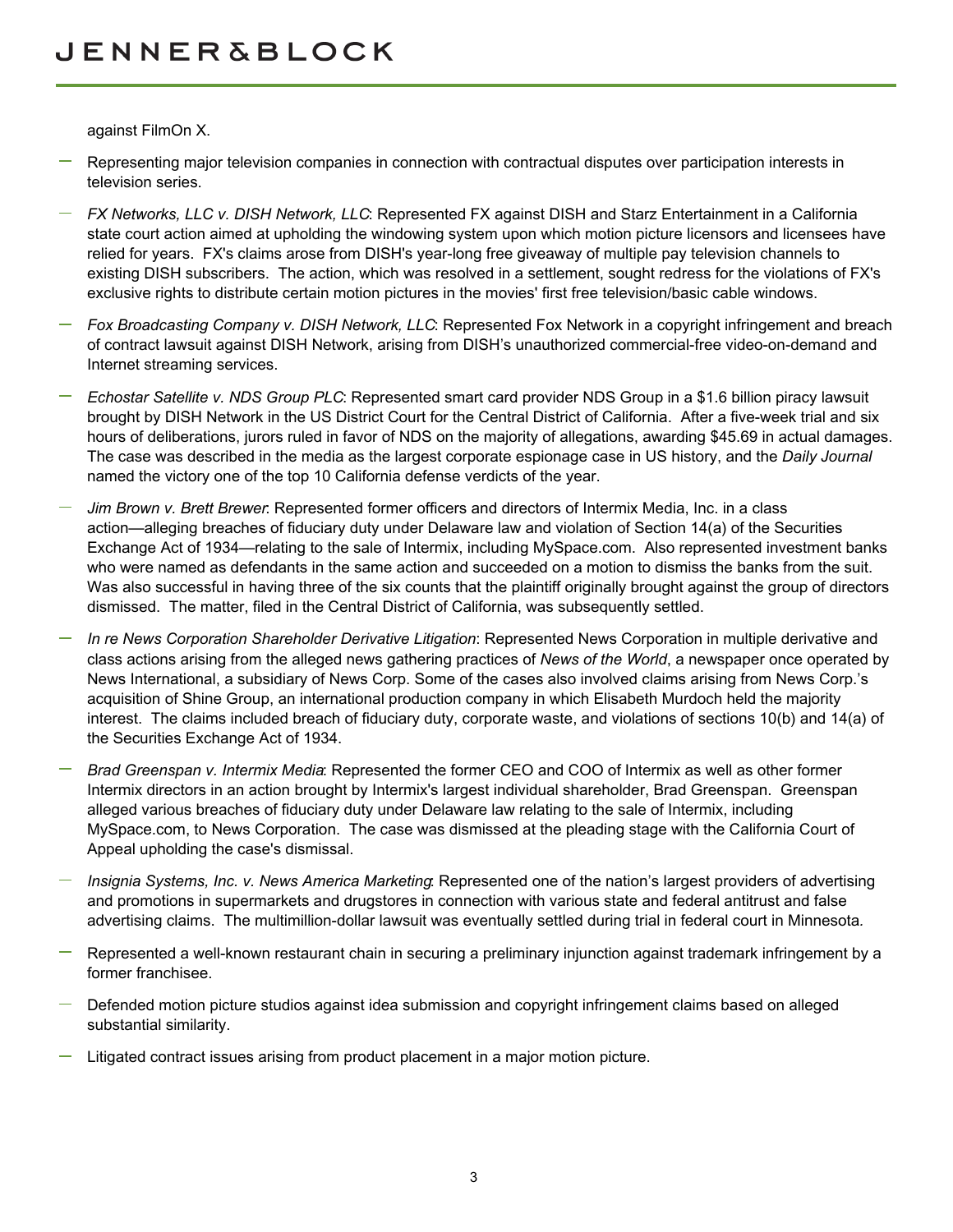# **JENNER&BLOCK**

- *DIRECTV v. Paxson Communications*: Successfully defended DIRECTV against a TRO/preliminary injunction seeking to prevent DIRECTV from taking down Paxson's channel.
- *DIRECTV v. Lifetime Entertainment Services*: Represented DIRECTV in an action to uphold the company's most favored nation rights in connection with DIRECTV's carriage of television channels Lifetime and Lifetime Movie Network.
- *Astaire v. McKenzie Astaire*: Represented the daughter of Fred Astaire, securing dismissal at the pleading stage of a claim for violation of the California posthumous right of publicity statute brought by Mr. Astaire's widow.

### **Awards**

- *California Lawyer & Daily Journal* California Lawyer Attorney of the Year (CLAY) Award, 2017
- *Daily Journal* Top Women Lawyers, 2017 Top 50 Entertainment Lawyers in California, 2015
- *Variety* Legal Impact Report, 2015
- *The Recorder* Women Leaders in Tech Law, 2016-2018
- *LA Business Journal* Most Influential Women Attorneys, 2017 and 2018
- *Legal 500*  Media, Technology and Telecoms - Media and Entertainment: Litigation, 2020 Trade Secrets (Litigation and Non-Contentious Matters), 2021
- *Southern California Super Lawyers* "Rising Star," 2006

### **Service to the Bar**

- American Bar Association, Member
- Los Angeles County Bar Association, Member

## **Publications**

- Co-Author, Client Alert: California Privacy Protection Agency Invites Comments on Proposed Rulemaking; Appoints First Executive Director, October 15, 2021
- Co-Author, "When a Blog Post Leads to Antitrust Liability," *Law360*, October 12, 2018
- Client Alert: Named Plaintiff Drops Claims Against Gannett as the Definition of "Personally Identifiable Information" Under the Video Privacy Protection Act Evolves, April 10, 2017
- Client Alert: Vizio Pays \$2.2 Million Fine to Settle Smart TV Spying Charges, February 13, 2017
- Client Alert: Supreme Court Declines to Weigh in on What Constitutes "Personally Identifiable Information" Protected by the Video Privacy Protection Act, January 17, 2017